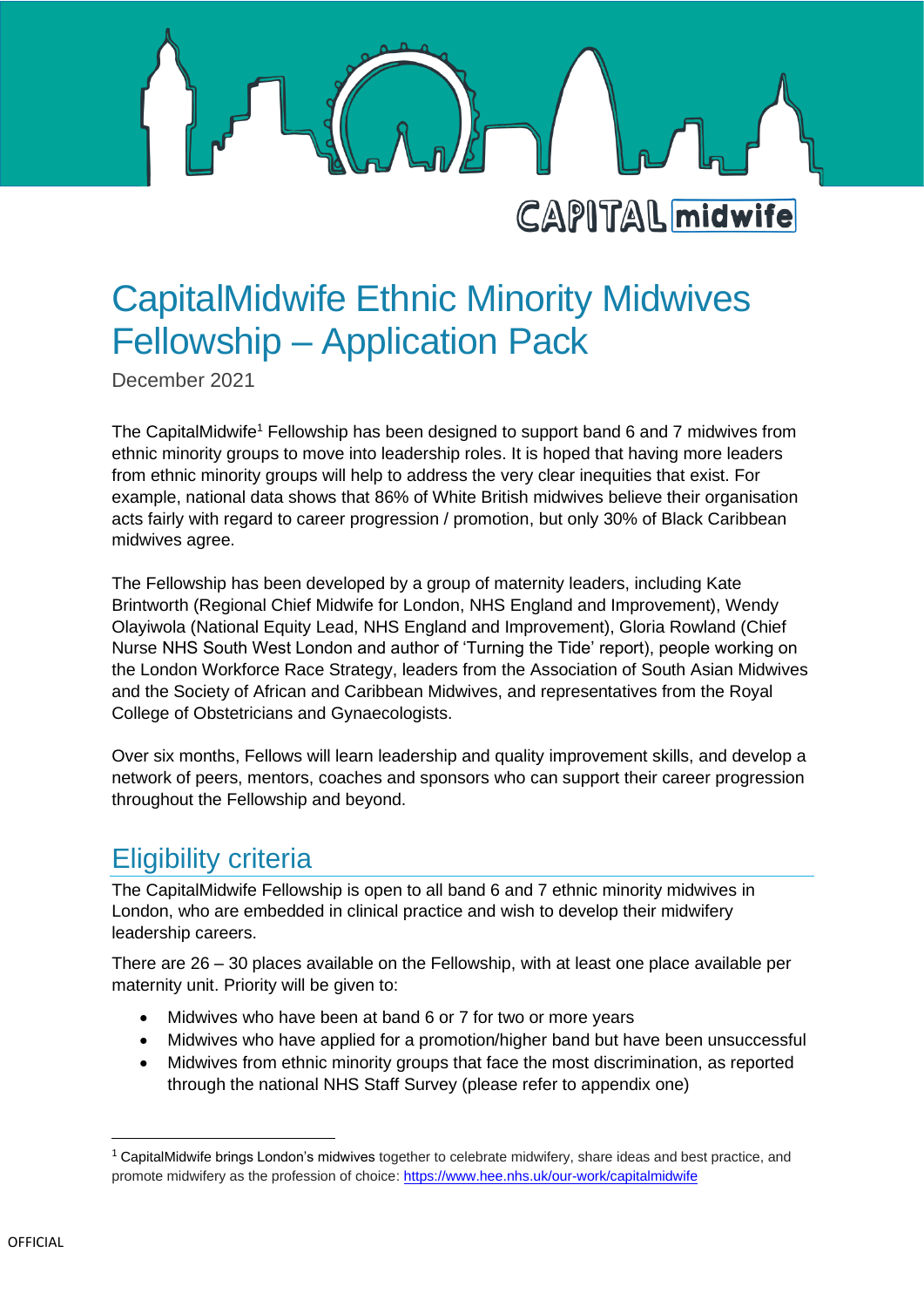## Fellowship outline

### **Time requirements**

Fellowship learning days will run for six months from April 2022 until September 2022<sup>2</sup>. This is a time commitment of 157.5 hours (21 days), and Fellows will be expected to attend all these days (seven and a half hours).

### **Funding and sponsorship**

Funding of £3,000 has been allocated for each Fellow. To secure this funding we request that their maternity unit puts forward a sponsor (band 8c or above) who can dedicate two hours over the course of six months to work with a CapitalMidwife Fellow to support their development. Information about sponsorship has been provided separately.

### **Benefits**

By participating in the Fellowship, midwives will:

- Build a network of connections to support their career and personal development
- Improve their understanding of their personal leadership style
- Develop greater self-presence, soft-skills and personal impact
- Develop their understanding of quality improvement and be able to lead QI projects
- Build their confidence in tackling real workplace issues
- Understand how to look after their wellbeing and access groups and resources that can support this
- Build increased support from their line manager and Trust.
- Develop an awareness of opportunities available within maternity services, and the tools, techniques, and people that will help them to progress in their career.

### **Content**

The Fellowship will include a mix of face-to-face events, online workshops and protected time for self-directed learning. Over the course of six months, Fellows will carry out a quality improvement (QI) project. This will develop their QI skills and give them a project to refer to during future job interviews. The Fellowship team will help them identify an appropriate project and support them as they deliver it.

Mentoring, coaching and sponsorship are recognised as key enablers for career progression, so Fellows will also be expected to identify people for each of these roles. The Fellowship team will also support them to do this. Action Learning Sets will also be incorporated where possible<sup>3</sup>.

The Fellowship includes protected learning time. Fellows are asked to use this time to focus on activities that will be most beneficial to their own learning. We would suggest a combination of:

- Initiating and developing their QI project
- Speaking to their mentor, coach and sponsor
- Pre-work or further reading.

Below is an outline of the Fellowship schedule. Please note content may change depending on the availability of facilitators. Dates and final schedule will be circulated in the new year.

<sup>&</sup>lt;sup>2</sup> Start and end dates are subject to change depending on system pressures.

<sup>&</sup>lt;sup>3</sup> Action Learning Sets will be dependent on the availability of facilitators.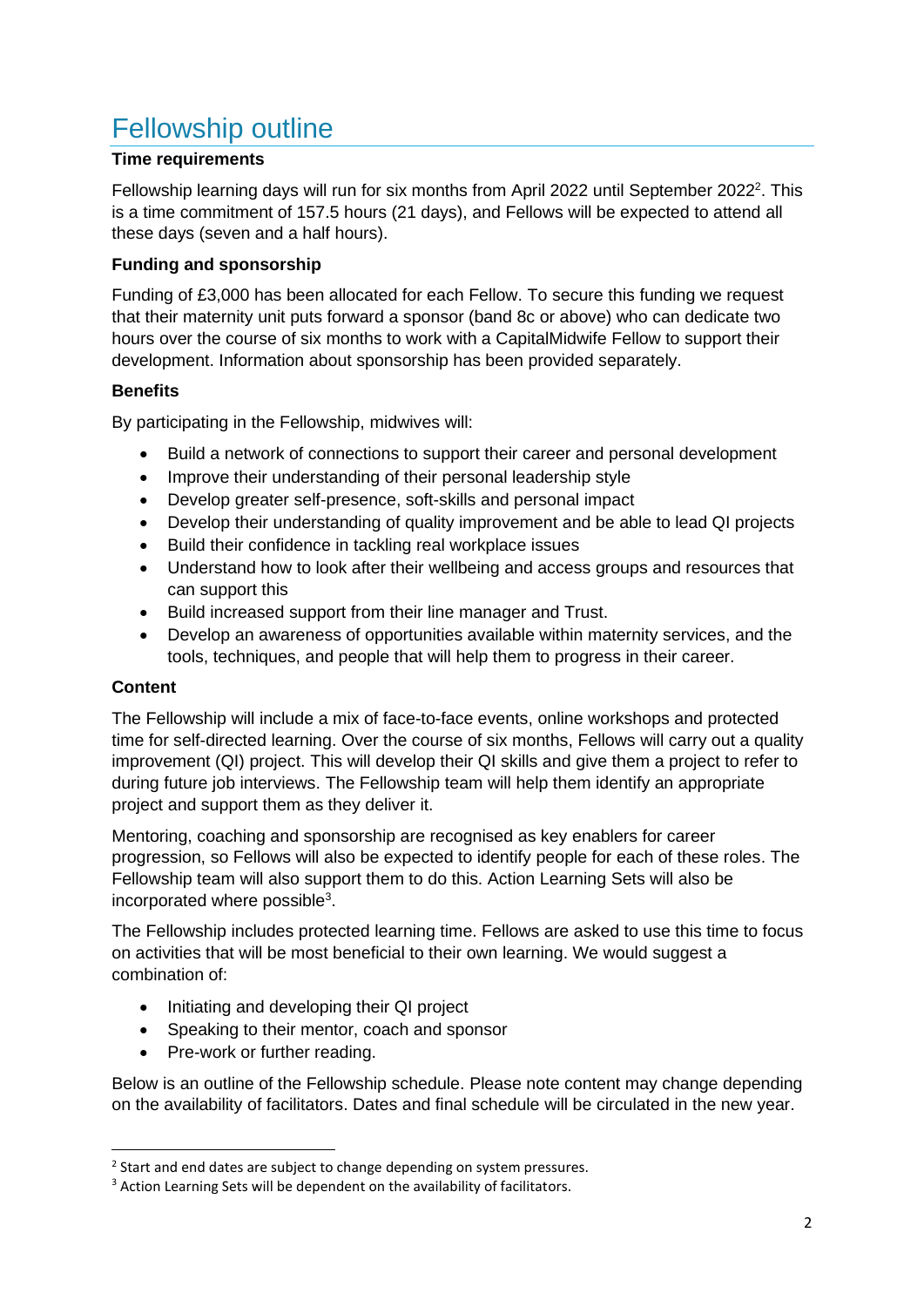| <b>Day</b>     | <b>Topic/Session</b>                                                                                                                                                 | Length   | <b>Facilitator/Lead</b>                 |
|----------------|----------------------------------------------------------------------------------------------------------------------------------------------------------------------|----------|-----------------------------------------|
| 1              | Introductory day:<br>Networking opportunity<br><b>Current NHS landscape</b><br>Setting personal aims and objectives<br>$\bullet$<br><b>Brainstorming QI projects</b> | One day  | <b>Various NHS</b><br>maternity leaders |
| $\overline{2}$ | <b>Action Learning Set</b>                                                                                                                                           | Half day | <b>TBC</b>                              |
|                | An introduction to quality improvement (QI):<br>session one                                                                                                          | Half day | <b>NHS Elect</b>                        |
| 3              | Ethnic minority networks and support for midwives'<br>wellbeing                                                                                                      | One day  | <b>Various NHS</b><br>maternity leaders |
| $\overline{4}$ | Leadership session one: self                                                                                                                                         | Half day | <b>NHS Elect</b>                        |
|                | Protected learning time                                                                                                                                              | Half day | Self-directed                           |
| 5              | <b>Action Learning Set</b>                                                                                                                                           | Half day | <b>TBC</b>                              |
|                | An introduction to quality improvement (QI):<br>session two                                                                                                          | Half day | <b>NHS Elect</b>                        |
| 6              | Protected learning time                                                                                                                                              | One day  | Self-directed                           |
| $\overline{7}$ | QI coaching                                                                                                                                                          | Half day | <b>NHS Elect</b>                        |
|                | Protected learning time                                                                                                                                              | Half day | Self-directed                           |
| 8              | Leadership session two: others                                                                                                                                       | Half day | <b>NHS Elect</b>                        |
|                | Protected learning time                                                                                                                                              | Half day | Self-directed                           |
| 9              | Leadership session three: team                                                                                                                                       | Half day | <b>NHS Elect</b>                        |
|                | Protected learning time                                                                                                                                              | Half day | Self-directed                           |
| 10             | <b>Action Learning Set</b>                                                                                                                                           | Half day | <b>TBC</b>                              |
|                | Protected learning time                                                                                                                                              | Half day | Self-directed                           |
| 11             | QI coaching                                                                                                                                                          | Half day | <b>NHS Elect</b>                        |
|                | Protected learning time                                                                                                                                              | Half day | Self-directed                           |
| 12             | Leadership session four: conflict                                                                                                                                    | Half day | <b>NHS Elect</b>                        |
|                | Protected learning time                                                                                                                                              | Half day | Self-directed                           |
| 13             | Leadership session five: wellbeing                                                                                                                                   | Half day | <b>NHS Elect</b>                        |
|                | Protected learning time                                                                                                                                              | Half day | Self-directed                           |
| 14             | <b>Action Learning Set</b>                                                                                                                                           | Half day | <b>TBC</b>                              |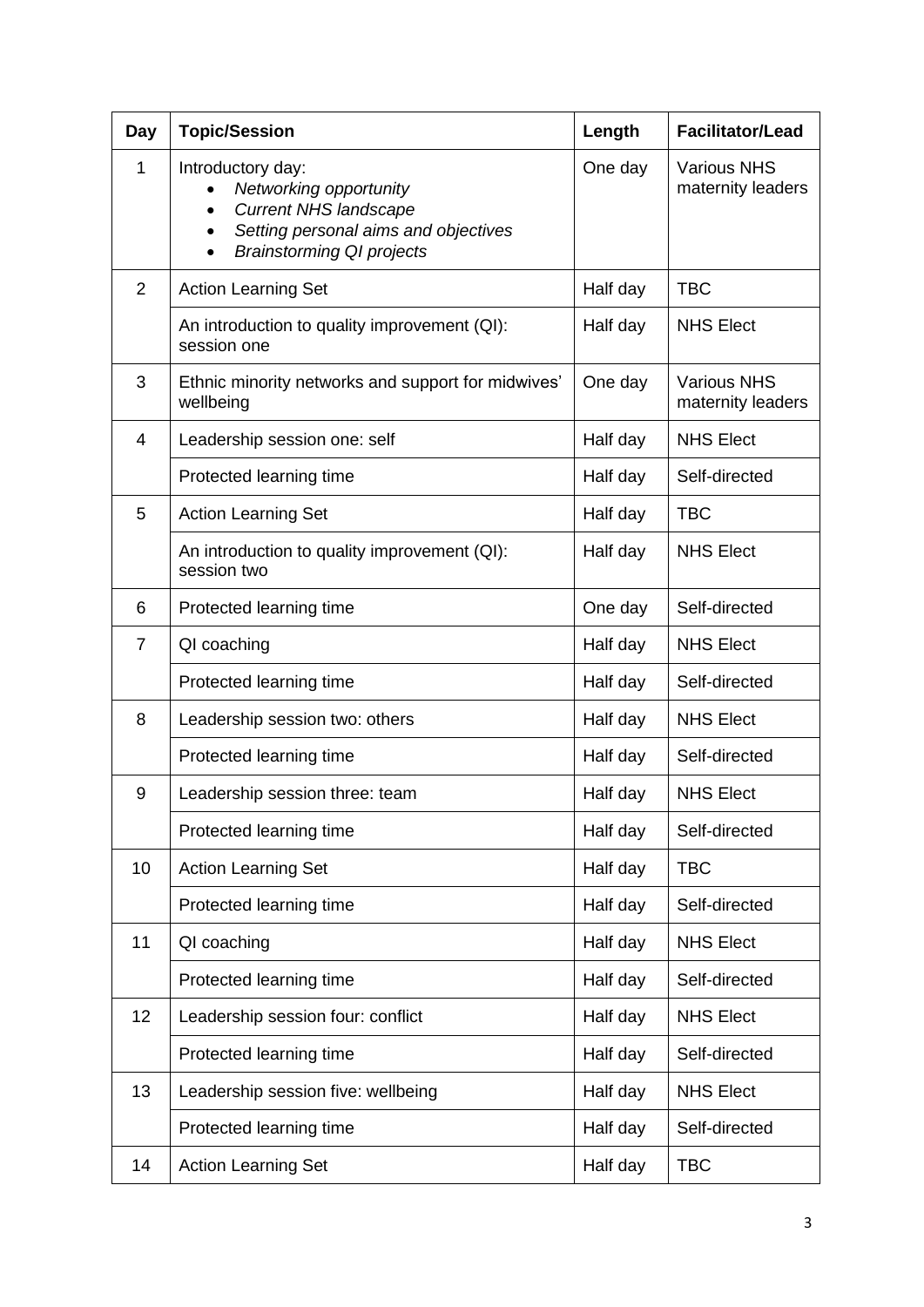|    | Protected learning time                       | Half day | Self-directed                           |
|----|-----------------------------------------------|----------|-----------------------------------------|
| 15 | QI coaching                                   | Half day | <b>NHS Elect</b>                        |
|    | Protected learning time                       | Half day | Self-directed                           |
| 16 | Protected learning time                       | One day  | Self-directed                           |
| 17 | Leadership session six: personal presentation | Half day | <b>NHS Elect</b>                        |
|    | Protected learning time                       | Half day | Self-directed                           |
| 18 | <b>Action Learning Set</b>                    | Half day | <b>TBC</b>                              |
|    | Protected learning time                       | Half day | Self-directed                           |
| 19 | Embodying leadership                          | One day  | Royal Academy<br>of Dramatic Arts       |
| 20 | <b>Action Learning Set</b>                    | Half day | <b>TBC</b>                              |
|    | Protected learning time                       | Half day | Self-directed                           |
| 21 | Final day – Celebration event                 | One day  | <b>Various NHS</b><br>maternity leaders |

### Application process

If you are interested in applying for the Fellowship, please complete the attached application form (page 6) and submit this to [england.capitalmidwife@nhs.net](mailto:england.capitalmidwife@nhs.net) by 11:59pm on Sunday 23<sup>rd</sup> January 2022. While it is not a requirement for you to obtain your line manager's support to apply, we encourage you to do this where possible.

Once submitted, the application form will be anonymised and reviewed against the eligibility criteria. Applicants will be shortlisted by members of the CapitalMidwife Equality, Diversity and Inclusion Advisory group.

Successful candidates will be informed of the decision by mid-February 2022 and your line manager will be contacted to sign a learning agreement.

If you are unsuccessful in your application, we will notify you by email and keep you on a mailing list to hear about any future opportunities that may arise.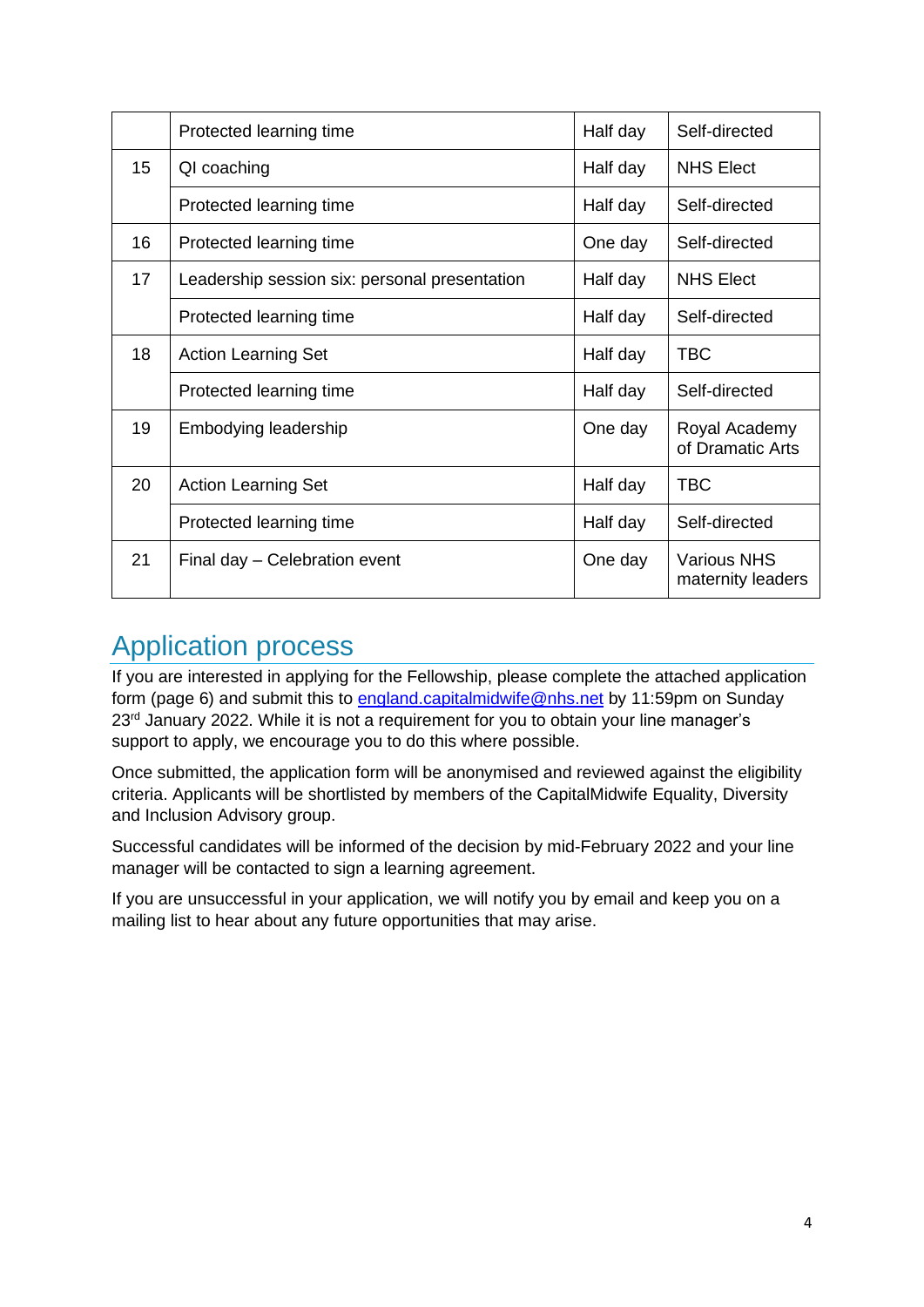# Appendix



### **Appendix one: National Staff Survey results (Midwifery only)**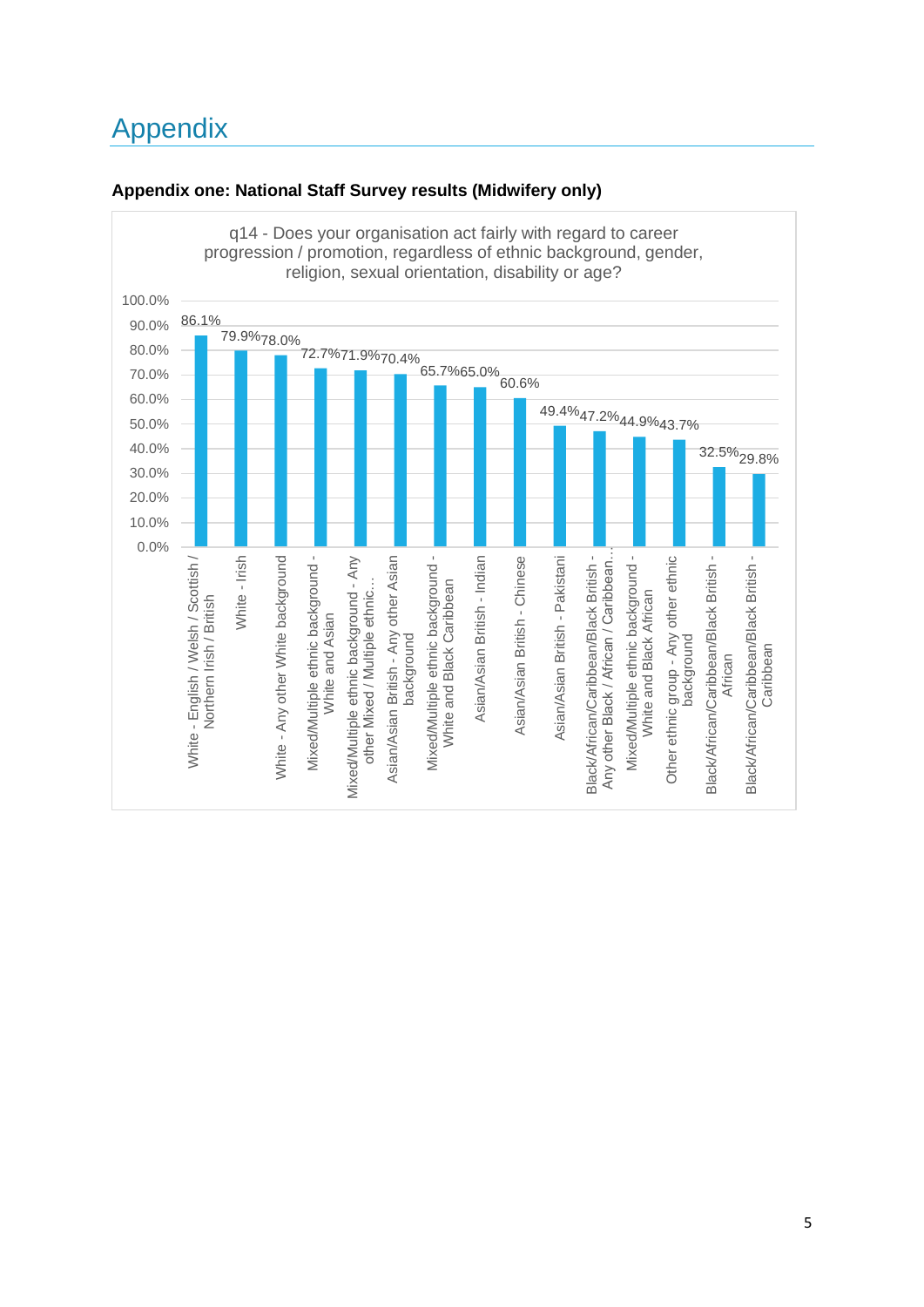### **Appendix two: Application form**

Please complete the application form in as much detail as possible and ensure it is submitted to **[england.capitalmidwife@nhs.net](mailto:england.capitalmidwife@nhs.net) by 11:59pm on Sunday 23rd January 2022, with the subject "Fellowship application".**

### **Section one: Personal details**

| Full name:            |                             |  |
|-----------------------|-----------------------------|--|
| Job title:            | <b>Band:</b>                |  |
| Trust:                | <b>Maternity site/unit:</b> |  |
| <b>Email address:</b> | <b>Phone number:</b>        |  |

### **Please select your ethnicity:**

- ☐ Black/Black British African
- ☐ Black/Black British Caribbean
- $\Box$  Black/Black British Any other Black background
- $\Box$  Mixed ethnic background White and Black African
- ☐ Mixed ethnic background White and Black Carribean
- ☐ Asian/Asian British Chinese
- ☐ Asian/Asian British Pakistani
- $\Box$  Asian/Asian British Indian
- $\Box$  Asian/Asian British Any other Asian background
- $\Box$  Mixed ethnic background White and Asian
- $\Box$  Mixed ethnic background Any other mixed/multiple ethnic background

☐ White – British *(please note this Fellowship is for midwives from ethnic minority groups)*

- $\Box$  White Irish
- $\Box$  White Any other white background

#### **Section two:**

**How long have you been at your current banding?**

**When you last applied for a promotion, what was the outcome/feedback?** *(maximum 50 words)*

**Why are you applying to the CapitalMidwife Ethnic Minority Fellowship?** *(maximum 250 words)*